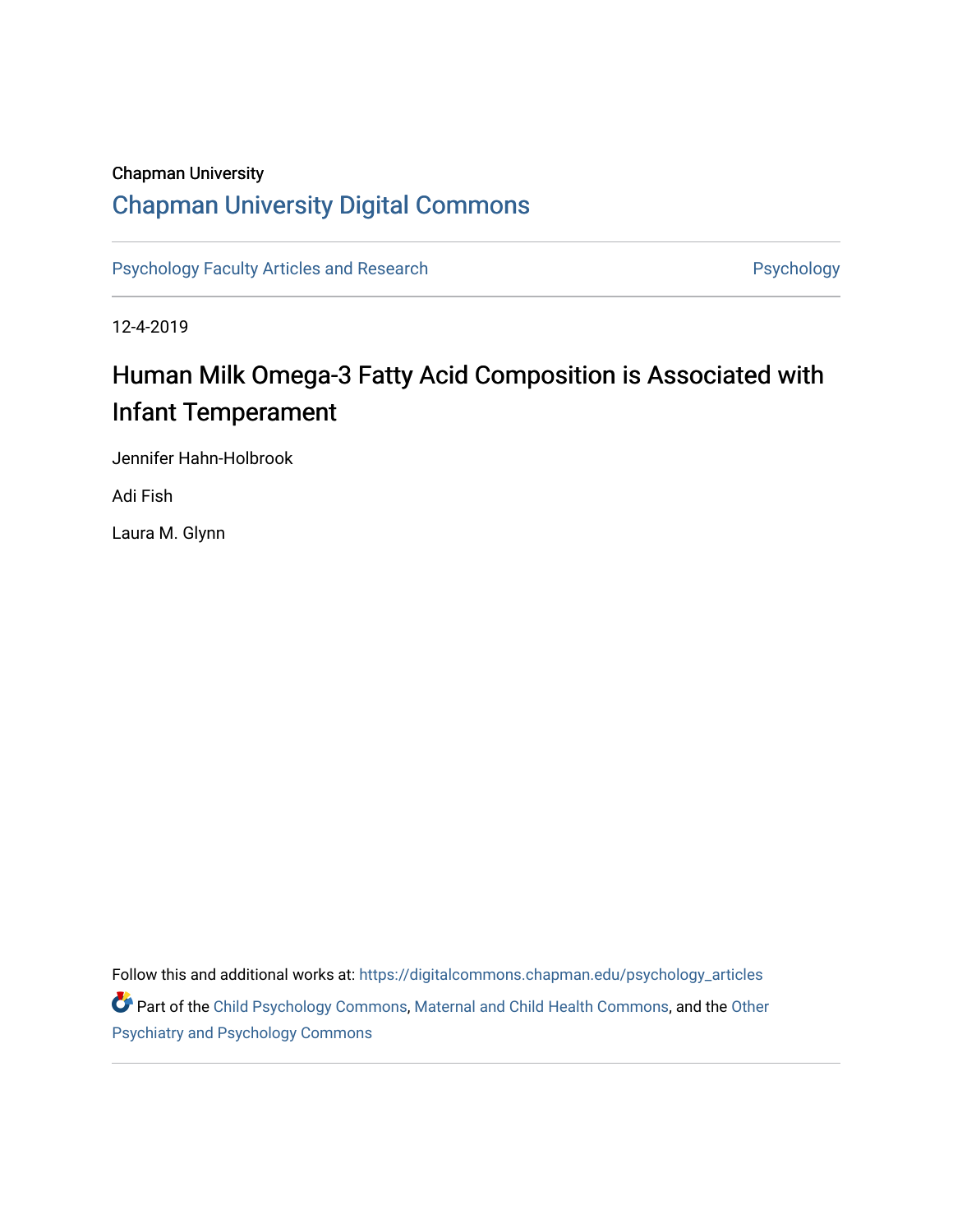

*Article*



# **Human Milk Omega-3 Fatty Acid Composition is Associated with Infant Temperament**

**Jennifer Hahn-Holbrook 1,\*, Adi Fish 1 and Laura M. Glynn 2**

- <sup>1</sup> University of California, Merced, 5200 North Lake Rd, Merced, CA 95343, Canada; afish@ucmerced.edu
- <sup>2</sup> Chapman University, Orange, CA 92866, USA; lglynn@chapman.edu
- **\*** Correspondence: jhahn-holbrook@ucmerced.edu

Received: 15 October 2019; Accepted: 27 November 2019; Published: 4 December 2019

**Abstract:** There is growing evidence that omega-3 (n-3) polyunsaturated fatty-acids (PUFAs) are important for the brain development in childhood and are necessary for an optimal health in adults. However, there have been no studies examining how the n-3 PUFA composition of human milk influences infant behavior or temperament. To fill this knowledge gap, 52 breastfeeding mothers provided milk samples at 3 months postpartum and completed the Infant Behavior Questionnaire (IBQ-R), a widely used parent-report measure of infant temperament. Milk was assessed for n-3 PUFAs and omega-6 (n-6) PUFAs using gas-liquid chromatography. The total fat and the ratio of n-6/n-3 fatty acids in milk were also examined. Linear regression models revealed that infants whose mothers' milk was richer in n-3 PUFAs had lower scores on the negative affectivity domain of the IBQ-R, a component of temperament associated with a risk for internalizing disorders later in life. These associations remained statistically significant after considering covariates, including maternal age, marital status, and infant birth weight. The n-6 PUFAs, n-6/n-3 ratio, and total fat of milk were not associated with infant temperament. These results suggest that mothers may have the ability to shape the behavior of their offspring by adjusting the n-3 PUFA composition of their milk.

**Keywords:** breastfeeding; breast milk; temperament; fatty acids; LC-PUFA; omega-3; omega-6; DHA; AA; children; early life nutrition

# **1. Introduction**

Early life nutrition plays a foundational role in brain development [1–3]. In recent decades, research has shown that exposure to human milk and the variation in its composition contribute meaningfully to children's behavior, cognition, and disease risk [4–6]. The American Academy of Pediatrics recommends that human milk be the sole source of infant nutrition for the first 6 months of life [7], a sensitive period characterized by rapid brain development [2,3]. One key nutritional factor that is present in human milk and that is necessary for an optimal brain development during this period are omega-3 (n-3) polyunsaturated fatty-acids (PUFAs) [8,9].

Human milk contains relatively high levels of n-3 PUFAs, which are essential to visual, motor, and cognitive development [8,9]. Among the 11 n-3 PUFAs, the three most important and prevalent in human milk are alpha-linolenic acid (ALA), eicosapentaenoic acid (EPA), and docosahexaenoic acid (DHA) [5,10]. ALA is the most common n-3 PUFA in human milk [10] (and the adult diet) and can be converted into EPA and DHA [11]. DHA is the most abundant n-3 PUFA in the central nervous system in mammals and forms the structural matrix of grey matter and retinal membranes [9,12]. EPA is used to produce eicosanoids, signaling molecules that play numerous roles, including reducing inflammation in the body and the brain [13,14]. The U.S. Department of Health and Human Services 2015−2020 Dietary Guidelines for Americans recommend that all adults, particularly pregnant and breastfeeding women, consume 8 ounces of seafood per week, providing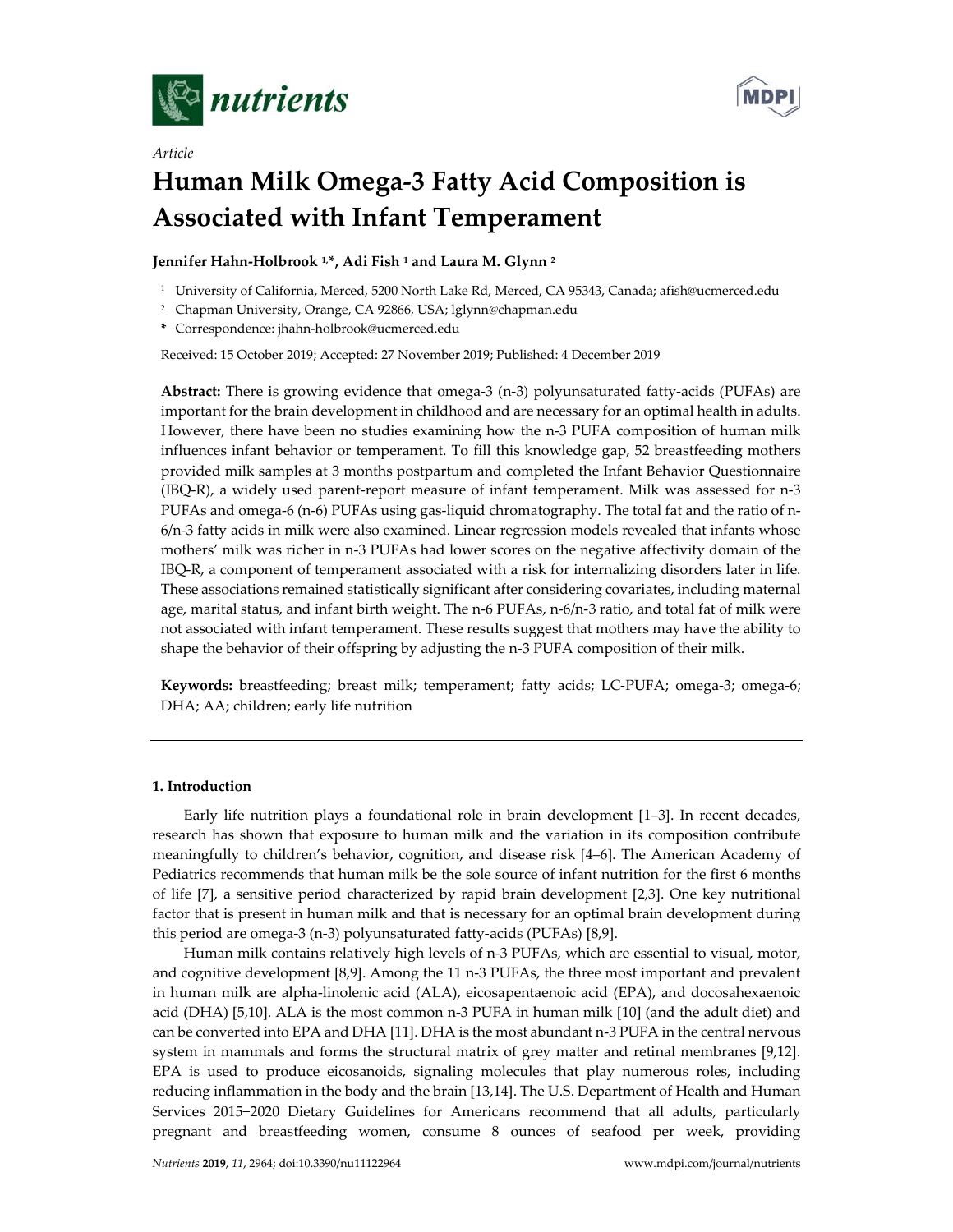#### *Nutrients* **2019**, *11*, 2964 2 of 12

approximately 250 mg of EPA and DHA per day [15]. Breast-fed infants have significantly higher levels of n-3 PUFAs in their plasma lipids at three months than do infants given formula lacking n-3 fortification [16]. An autopsy study showed that the rate of accumulation of DHA is approximately 5.0 mg a day in the brains of breast-fed infants versus 2.3 mg a day in infants fed non-DHA fortified formula [17].

Numerous studies have shown that deficiencies in n-3 PUFAs are related to mood and anxiety disorders [18,19]. In adults, n-3 supplementation has benefits for the prevention and treatment of major depression [20], bipolar disorder [21], and anxiety disorders [22]. Much less is known about how early variations in the exposure to n-3 PUFAs impact the mood and behavior of children. However, animal models suggest that early n-3 exposure can have a lasting impact on offspring temperament and behavioral phenotypes. For example, feeding pregnant rats diets deficient in n-3 PUFAs increases anxiety-like behavior in rat pups, and upregulates anxiogenic-related glucocorticoid receptors in the frontal cortex, hypothalamus, and hippocampus [23]. These pre-clinical studies are consistent with correlational studies in human children. For example, in a diverse study of 255 women, eating a diet higher in n-3 relative to n-6 fatty acids during pregnancy buffered Black infants against the detrimental effects of maternal stress on infant regulatory capacities [24]. Plasma DHA levels have also been found to negatively correlate with depressive symptoms in children and adolescents with bipolar disorder [25].

No studies, however, could be found examining whether the n-3 PUFA composition of milk influences the infant mood or anxiety in humans, although several studies have linked cortisol levels in milk to infant temperament [26–28]. For example, one study showed that higher levels of cortisol in milk predicted an enhanced performance on the autonomic stability cluster on the Neonatal Behavioral Assessment Scale in neonates [27]. Studies have also found that cortisol levels in mothers' milk are positively correlated with a negative affectivity and fear reactivity in humans [26,28]. Most of what we know about lactational programing comes from animal models, and findings are generally consistent with the notion that milk is an important early moderator of the infant phenotype [29–31]. For example, in a study of Rhesus Macaques, heavier mothers with more reproductive experience were able to supply more calories to their infant through milk [32]. Moreover, infants whose mothers supplied more calories through milk in the early postnatal period showed higher activity levels and a greater confidence in a stressful setting later in infancy [32]. In sum, research has neglected the question of whether the fatty acid composition of milk influences infant temperament in humans.

To fill this gap, the current study tests whether the n-3 PUFA composition of mothers' milk is associated with the temperament of their infants. To address this question, milk samples were collected from 52 mothers of 3-month old infants and assessed for n-3 PUFA levels using gas-liquid chromatography. Mothers also completed the Rothbart Revised Infant Behavior Questionnaire (IBQ-R) [33], a widely-used parental-report instrument that assesses three broad dimensions of infant temperament (negative affectivity, orienting/regulation, and surgency/extraversion). Given that n-3 PUFAs and higher n-3/n-6 ratios have been found to be protective against mood disorders and anxiety symptoms [20], we predicted that n-3 PUFAs and the n-3/n-6 ratio in milk would be inversely correlated with the negative affectivity dimension of the IBQ-R. n-3 PUFAs have also been linked to enhanced executive functioning in children [9]. Therefore, we predicted that milk n-3 PUFAs levels would be positively correlated with scores on the orienting/regulation temperament dimension. We had no predictions regarding the surgency/extraversion temperament dimension. Exploratory analyses are also presented; they test whether the levels of n-6 PUFAs, total PUFAs or total milk fat concentrations are associated with infant temperament.

# **2. Methods**

### *2.1. Participants*

Fifty-two breastfeeding mothers and their three-month-old infants were enrolled in a large longitudinal study of early development from a medical center in Southern California. To be eligible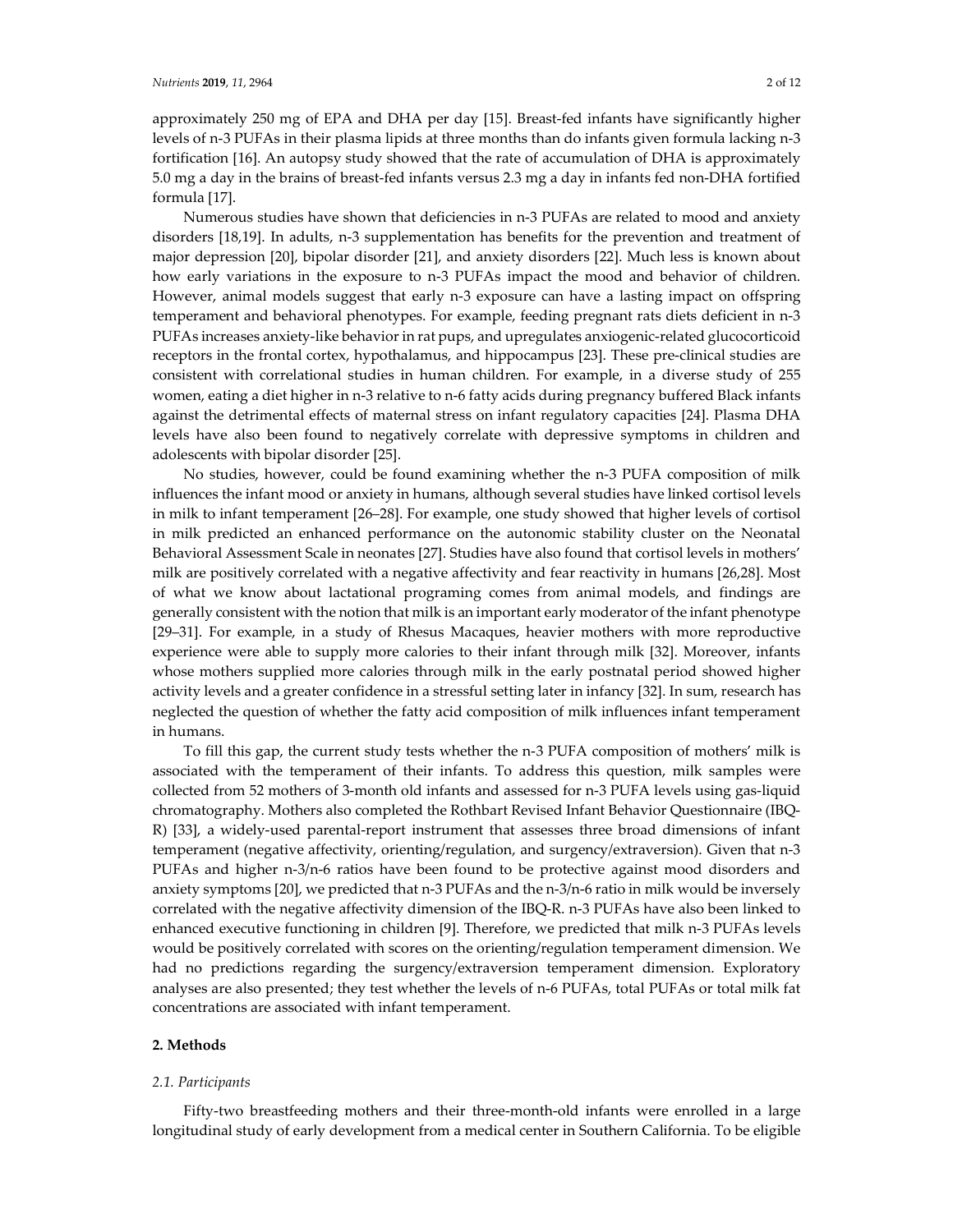to participate in the study, participants had to be over the age of 18, English-speaking, with a singleton intrauterine pregnancy. Women were ineligible for this study if they used alcohol, tobacco, illicit drugs, had cervical or uterine abnormalities, used medications that impacted the endocrine function, had a diagnosis of a disease influencing the neuroendocrine function, or had an infant admittance to the Neonatal Intensive Care Unit at birth because of compromised health (e.g., intrauterine growth restriction and respiratory distress syndrome).

After mothers gave informed consent to participate in the study, they were asked to come into the laboratory at 3 months postpartum ( $M = 3.01$  months,  $SD = 0.25$ ) to provide milk samples and fill out a survey regarding their infants' temperament. This study was approved by the Institutional Review Board at the University of California, Irvine (ethics approval code HS# 2002−2441, first approved: January 31, 2003; renewed most recently: February 25 2019).

# *2.2. Determination of Milk Fatty Acid Levels*

Mothers were asked to empty the contents of one breast with an electric breast pump into a sterile plastic container (Medela, Inc., McHenry, IL, USA). In an effort to ensure that the mother's milk donation for the study would not adversely impact infant nutrition, providing milk samples was made an optional part of this larger longitudinal study, and mothers were only asked to empty the contents of one breast, leaving milk in the other breast for the infant. Before the collection, the mothers were asked to clean the breast and nipple area with an antibacterial wipe and wait until the area dried (to leave open the possibility to examine the microbial composition of the milk for later research). The milk samples were then immediately aliquoted into polypropylene tubes and stored at 70 °C until they were assessed for fatty acids. The time of day of the milk collection was recorded and modestly correlated with the n-3 fatty acid composition of the milk (Pearson's  $r = -0.344$ ,  $p =$ 0.015). The time of day of the sample collection was not related to any of the other fatty acids' composite variables (Pearson's *r* ranged from −0.175 to −0.008; *ps* > 0.153).

The fatty acid composition of the breast milk was analyzed by gas-liquid chromatography in prepared fatty acid methyl esters. The total lipids were extracted from the milk by a method described previously [34], using tridecanoin as the internal standard [35]. The thawed milk samples were shaken vigorously and saponified in 6% ethanolic KOH for 1 h at 37 °C. The mixture was extracted twice with hexane (20 min on rotator), and spun to separate the phases. The hexane layers were then combined and evaporated under a gentle stream of nitrogen to reduce lipid peroxidation. The fatty acid methyl esters were prepared by heating the reconstituted samples in 12% boron trifluoridemethanol for 10 min at 100 °C in tightly sealed tubes. The derivatized samples were separated with a Hewlett-Packard gas chromatograph equipped with an Omegawax 250 capillary column and isothermal oven.

The total of the n-3 PUFAs was computed by summing the total fats from ALA, EPA, DHA, and a rare n-3 PUFA detected in milk, Eicosatrienoic acid (ETE). The total of the n-6 fatty acids was computed by summing the total fats from Linolelaidic acid, Arachidic acid, Linoleic acid, Linolenic acid, Dihomo-gamma-linolenic acid (DGLA), Arachidonic acid (AA), and Eicosadienoic Acid. The n-6/n-3 PUFA ratio was computed by dividing the total fats from n-6 PUFAs by the total fats from n-3 PUFAs. Higher ratios represent milk that has more n-6 fatty acids relative to n-3s. The total PUFA concentration in milk was determined by summing the levels of n-3 and n-6 PUFAs.

# *2.3. Infant Temperament*

To assess the infant temperament, mothers were asked to fill out the Rothbart Revised Infant Behavior Questionnaire (IBQ-R) during their laboratory visit [33]. The IBQ-R includes 191 specific questions addressing concrete behaviors such as, "During a peek-a-boo game, how often did the baby smile?" and "How often during the last week did the baby startle to a sudden or loud noise?" To prevent errors in recall, the scale only asks mothers about recently occurring events, using a 7-point Likert scale (1-never to 7-always). The IBQ-R measures three broad dimensions of temperament: negative affectivity, surgency/extraversion, and orienting/regulation. The negative affectivity dimension is created by averaging the scores across four subscales assessing infant sadness, fear,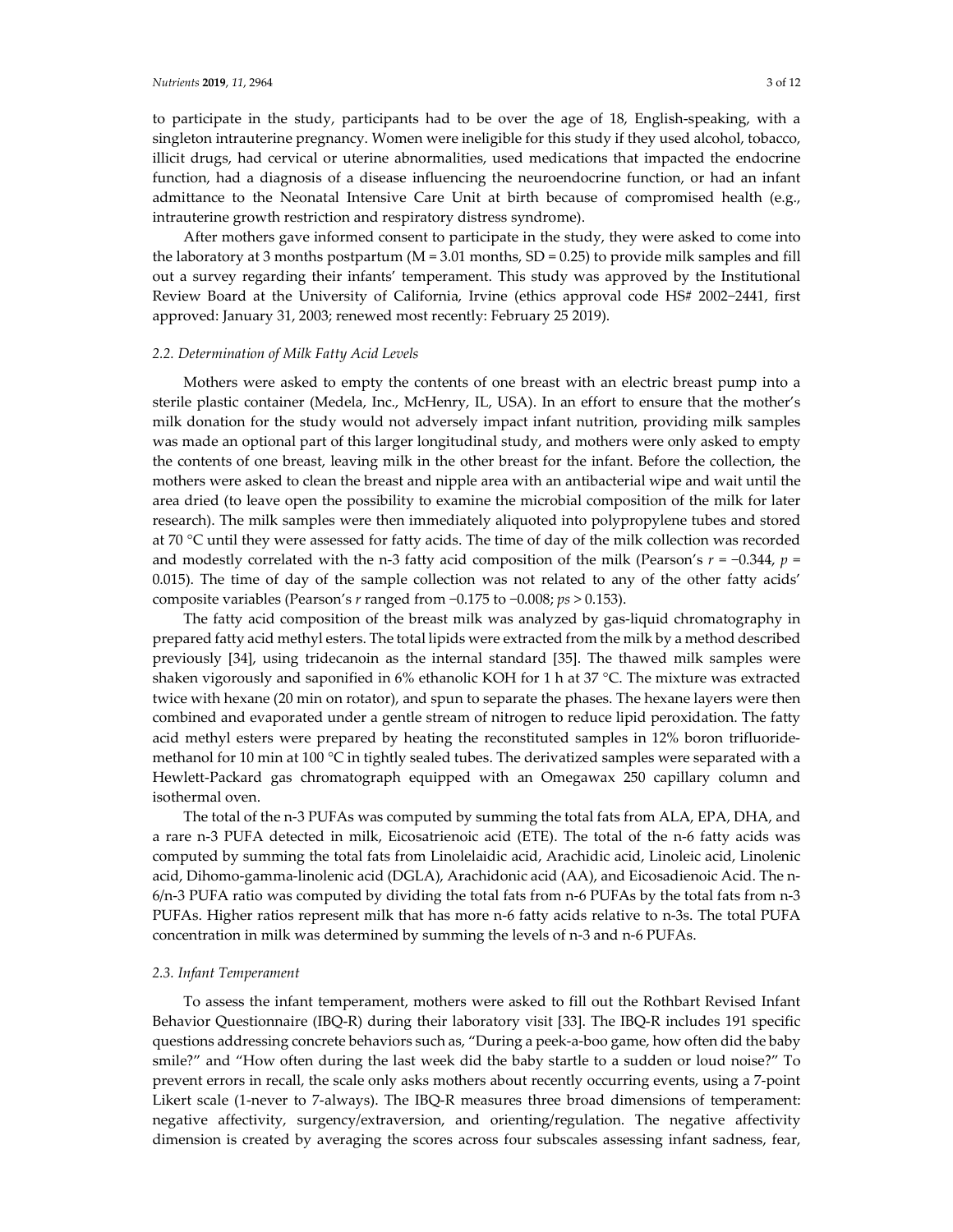falling reactivity, and distress to limitations. The orienting/regulation dimension is created by averaging across four subscales of mothers' ratings of infants' cuddliness/affiliation, low intensity pleasure, duration of orienting, and soothability. The surgency/extraversion dimension is a composite averaged from six subscales assessing infant approach, vocal reactivity, high intensity pleasure, smiling and laughter, activity level, and perceptual sensitivity. This widely used parentalreport instrument has been shown to be reliable across parental reports [33] and to correlate well with behavioral observations of infants [36]. The IBQ-R has been validated for use for infants aged 3 to 12 months, scores are relatively stable over the first year of life [36], and the scale takes approximately 30 min to complete [33]. As part of the larger longitudinal study, mothers also completed the IBQ-R at 6 months. See Table S1 in the supplemental materials for exploratory analyses testing the association between the milk fatty acid composition at 3 months and the infant temperament at 6 months.

### *2.4. Demographic and Health Information*

Various demographic and health measures were tested as potential covariates. Maternal reports of race/ethnicity, age, education level, income, parity, marital status, and breastfeeding exclusivity were collected during a structured interview. A medical record review was conducted to assess the birth outcomes, including the infant sex, gestational age at delivery, and birth weight and length. The early pregnancy BMI (at 15 weeks) and weight gain during pregnancy (weight in pounds at 37 weeks-15 weeks) were collected during laboratory visits as part of the larger longitudinal study. At 3 months, the infant weight was assessed using a digital scale (Midmark, Versailles, OH, USA), and the height was determined while the child lay in a supine position. The child BMI percentiles (BMIP) at birth and 3 months were calculated using an SPSS macro that fits the child's height and weight to standard WHO growth curves and generates a child's BMI z-score standardized for age and sex [37,38]. For ease of interpretation, these z-scores were converted to percentiles.

# *2.5. Statistical Analysis Strategy*

First, preliminary analyses were performed to check that the variables were normally distributed. Outliers that were greater than 3 standard deviations above or below the mean were winsorized to bring them to within 2 standard deviations before the analysis. We planned to logtransform any skewed variables; however, after winsorization, all variables were normally distributed. Second, we sought to identify potential confounds by testing whether demographic or health characteristics were associated with fatty acid concentrations in milk. Linear regression models were run with various demographic (age, income, education, marital status, race/ethnicity and infant sex) and health (maternal BMI, weight gain in pregnancy, gestational age at birth, exclusive breastfeeding status, and infant BMIP at birth and at 3 months) covariates entered simultaneously to predict n-3, n-6, n-6/n-3 ratios, and the total milk fat. Demographic or health variables that were associated with any one of the milk fatty acid composite variables with a *p*-value < 0.10 were included as covariates in the subsequent analysis. For the primary analysis, a multivariate linear regression was used to test whether the n-3, n-6, n-6/n-3 ratios, total PUFAs, or total milk fat predicted the negative affectivity or orienting/regulation dimension of the IBQ-R, adjusting for potential confounds. We also ran an exploratory analysis to see whether the fatty acid composition of milk was associated with the surgency/extraversion factor. If there was a significant association, we then used a follow-up linear regression analysis to test: (i) which specific sub-scales that made up the IBQ-R temperament dimension were significantly related to the fatty acid composite, and (ii) which specific fatty acid type (e.g., DHA vs. ALA) predicted the IBQ-R temperament dimension. Finally, we tested whether infant sex or exclusive breastfeeding moderated any observed significant association between the fatty acid levels and IBQ-R dimension. A moderation analysis was carried out by creating cross products between the potential moderator (infant sex, exclusive breastfeeding) and fatty acid levels, and the cross-products were then included in a linear regression model with the constituent variables and covariates. All analyses were performed in SPSS version 21.0. The findings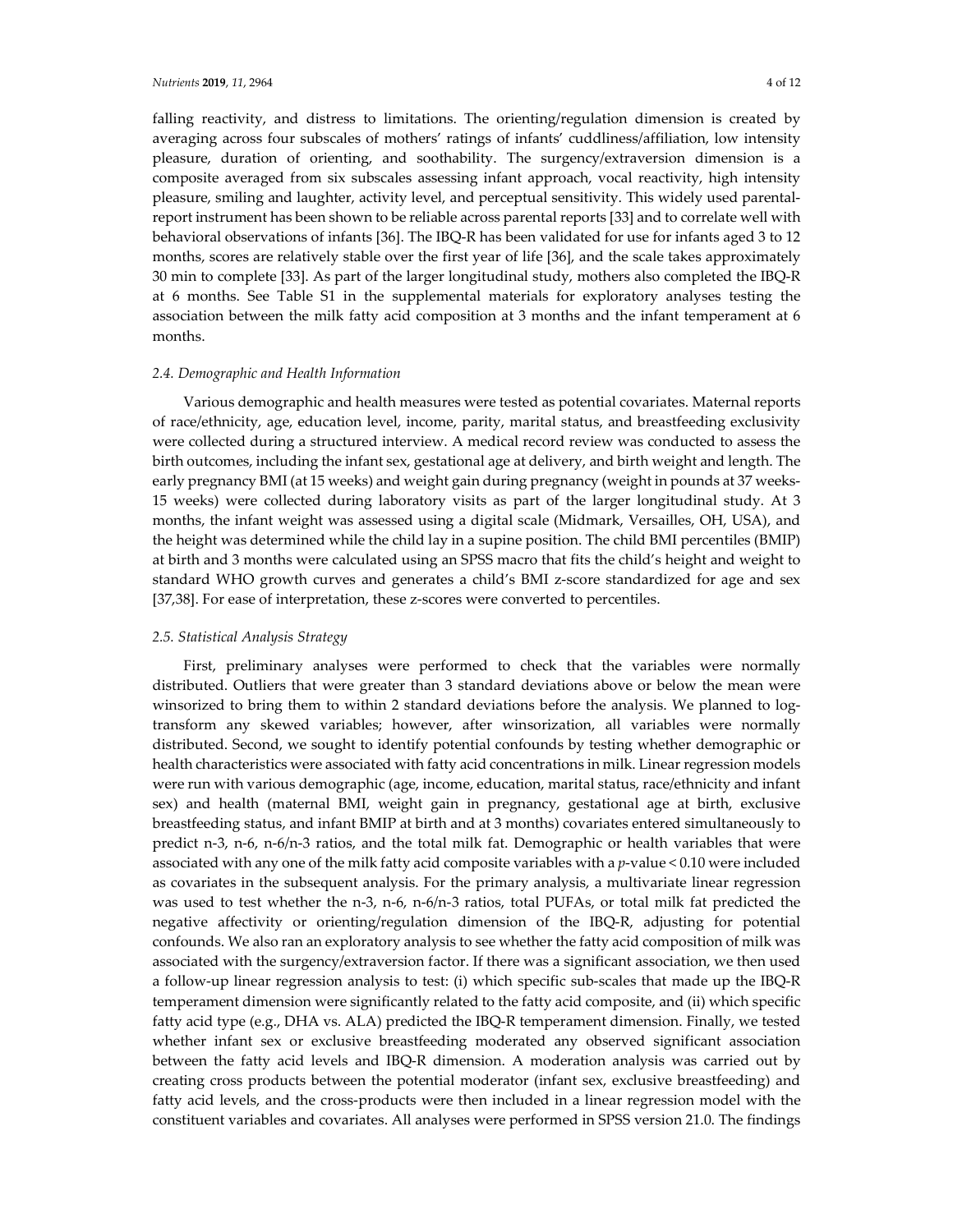were considered statistically significant if the *p*-values were under 0.05. The effect sizes (Standardized Betas or  $β$ ) are also provided for all analyses, regardless of the significance level.

# **3. Results**

# *3.1. Preliminary and Descriptive Analyses*

The demographic and health information of the samples is presented in Table 1. The fatty acids composition of the milk samples are presented in Table 2. Several milk samples were more than three standard deviations higher than the mean in terms of n-3 PUFA levels ( $n = 1$ ), EPA levels ( $n = 2$ ), ALA levels  $(n = 1)$ , and ETE levels  $(n = 1)$  and were winsorized to within 2 standard deviations of the mean before the statistical analysis.

|                                     | $Mean\%$ | Standard<br><b>Deviation</b> | Range          | Omega-3              | Omega-6        | Omega-6/3<br>Ratio | <b>Total Fat</b> |
|-------------------------------------|----------|------------------------------|----------------|----------------------|----------------|--------------------|------------------|
|                                     |          |                              |                | Stand, $\beta$       | Stand, $\beta$ | Stand. $\beta$     | Stand. $\beta$   |
| Maternal                            |          |                              |                |                      |                |                    |                  |
| Characteristics                     |          |                              |                |                      |                |                    |                  |
| Maternal age                        | 29.67    | 4.86                         | 19.2-39.9      | $0.407$ <sup>t</sup> | 0.285          | $-0.066$           | 0.254            |
| Education                           | 2.70     | 1.051                        | $0 - 4$        | 0.113                | $-0.014$       | $-0.167$           | $-0.060$         |
| Household Income                    | 69,489   | 33,980                       | 25k-105k       | 0.008                | $-0.186$       | $-0.286$           | $-0.181$         |
| Pre-Pregnancy BMI                   | 24.17    | 5.98                         | 16.4-47.4      | $-0.102$             | $-0.086$       | $-0.045$           | $-0.026$         |
| Pregnancy Weight<br>Gain (lbs)      | 35.60    | 13.27                        | $9.00 - 71.00$ | 0.103                | 0.221          | 0.168              | 0.243            |
| Parity (%<br>Primiparous)           | 48.1%    |                              | $1 - 4$        | 0.085                | $-0.053$       | $-0.123$           | $-0.076$         |
| Exclusive<br>Breastfeeding          | 63.27%   |                              |                | 0.133                | 0.168          | 0.027              | 0.260            |
| % Married                           | 75%      |                              |                | $-0.223$             | 0.341          | $0.593*$           | 0.223            |
| Race/Ethnicity                      |          |                              |                |                      |                |                    |                  |
| % White                             | 58.3%    |                              |                |                      |                |                    |                  |
| % Latina                            | 18.8%    |                              |                | 0.006                | 0.118          | 0.117              | 0.220            |
| % Asian                             | 10.4%    |                              |                | 0.057                | $-0.006$       | $-0.052$           | 0.015            |
| % Multi-<br>Ethnic/Other            | 12.5%    |                              |                | $-0.152$             | $-0.011$       | 0.170              | $-0.145$         |
| Infant                              |          |                              |                |                      |                |                    |                  |
| Characteristics                     |          |                              |                |                      |                |                    |                  |
| Birth Weight<br>(grams)             | 3465.49  | 386.874                      | 2470-4220      | 0.104                | 0.405          | $0.449 +$          | 0.215            |
| Gestational Age at<br>Birth (weeks) | 39.6822  | 1.12                         | $37.1 - 42.3$  | $-0.093$             | $-0.070$       | 0.090              | $-0.147$         |
| <b>BMIP</b> at Birth                | 56.92%   | 0.30                         | $0.34 - 98\%$  | $-0.114$             | $-0.125$       | $-0.175$           | $-0.164$         |
| BMIP at 3 mos                       | 46.25%   | 0.27                         | $0.02 - 97\%$  | 0.164                | 0.101          | $-0.034$           | $-0.013$         |
| % Female Infants                    | 48%      |                              |                | 0.117                | 0.181          | 0.035              | 0.120            |

**Table 1.** Sample characteristics and their association with the fatty acid composition of the milk.

Note: Race/ethnicity was dummy coded to create contrasts to compare Hispanic, Asian, and Multi-Ethnic/Other groups to whites. Married was coded as  $1 =$  Married,  $0 =$  Not married; Infant sex was coded as Female = 2, Male = 1. Bolded coefficients indicate those with *p*-values < 0.10 = t and *p*-values < 0.05 = \*. BMIP = Body Mass Index Percentile.

| <b>Table 2.</b> Milk fatty acid concentrations. |  |
|-------------------------------------------------|--|
|-------------------------------------------------|--|

|                            | <b>IUPAC Name</b>                               | Mean    | Standard<br>Deviation | Range             |
|----------------------------|-------------------------------------------------|---------|-----------------------|-------------------|
|                            |                                                 | (ug/mL) | (ug/mL)               | (ug/mL)           |
| <b>Omega-3 Fatty Acids</b> |                                                 |         |                       |                   |
| Linolenic acid (ALA)       | (9Z,12Z,15Z)-octadeca-9,12,15-<br>trienoic acid | 13.80   | 6.15                  | $4.26 -$<br>42.25 |
| Eicosatrienoic acid (ETE)  | (11Z,14Z,17Z)-icosa-11,14,17-<br>trienoic acid  | 0.74    | 1.02                  | $0.02 - 7.00$     |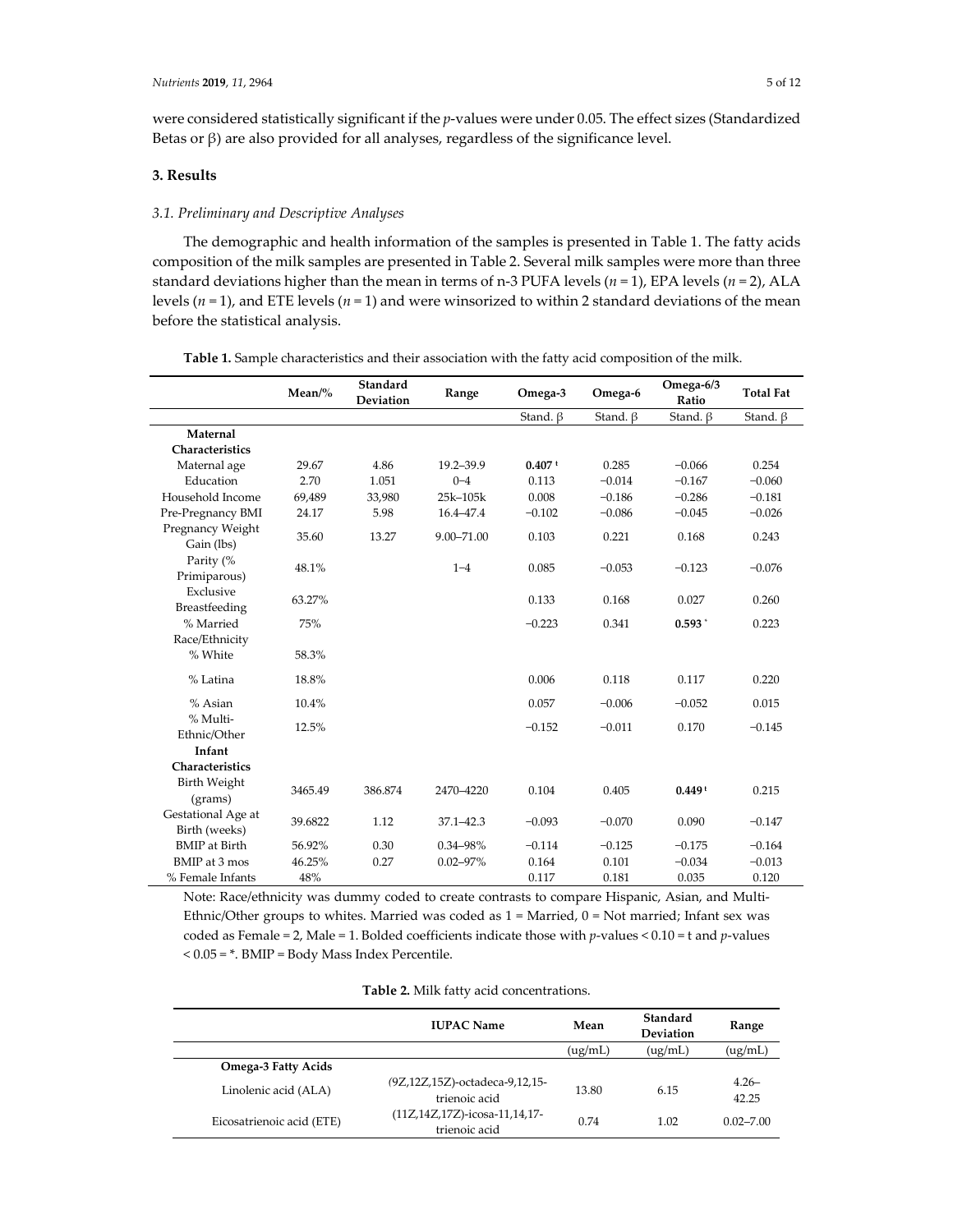| Eicosapentaenoic acid (EPA)           | (5Z,8Z,11Z,14Z,17Z)-icosa-                          | 1.09   | 1.16   | $0.06 - 7.00$       |
|---------------------------------------|-----------------------------------------------------|--------|--------|---------------------|
|                                       | 5,8,11,14,17-pentaenoic acid                        |        |        |                     |
| Docosahexaenoic acid (DHA)            | (4Z,7Z,10Z,13Z,16Z,19Z)-<br>docosa-4,7,10,13,16,19- | 2.72   | 1.91   | $0.77-$             |
|                                       | hexaenoic acid                                      |        |        | 10.71               |
| <b>Omega-6 Fatty Acids</b>            |                                                     |        |        |                     |
| Linolelaidic acid                     | (9E,12E)-octadeca-9,12-dienoic<br>acid              | 1.16   | 0.30   | $1.00 - 3.08$       |
| Arachidic acid                        | (1 <sup>13</sup> C)icosanoic acid                   | 194.60 | 72.78  | $65.12 -$<br>398.72 |
| Linoleic acid                         | (9Z,12Z)-octadeca-9,12-dienoic<br>acid              | 0.54   | .06    | $0.51 - 0.89$       |
| Linolenic acid                        | (9Z,12Z,15Z)-octadeca-9,12,15-<br>trienoic acid     | 2.26   | 1.71   | $0.14 - 8.79$       |
| Dihomo-gamma-linolenic acid<br>(DGLA) | (8Z,11Z,14Z)-icosa-8,11,14-<br>trienoic acid        | 5.41   | 2.21   | $1.41-$<br>10.55    |
|                                       | (5Z,8Z,11Z,14Z)-icosa-                              |        |        |                     |
| Arachidonic acid (AA)                 | 5,8,11,14-tetraenoic acid                           | 1.17   | 0.94   | $0.12 - 4.92$       |
| Eicosadienoic Acid                    | (11E,14E)-icosa-11,14-dienoic<br>acid               | 3.72   | 1.78   | 1.04-9.01           |
| <b>Composite Fatty Acid Variables</b> |                                                     |        |        |                     |
| Total Omega-3                         |                                                     | 18.36  | 7.98   | $6.66 -$<br>55.64   |
| Total Omega-6                         |                                                     | 208.85 | 77.88  | $70.11 -$<br>433.86 |
|                                       |                                                     |        |        | $4.86 -$            |
| Omega-6/Omega-3 Ratio                 |                                                     | 12.12  | 4.36   | 27.14               |
|                                       |                                                     |        |        | 83.58-489           |
| <b>Total Milk PUFAs</b>               |                                                     | 227.21 | 83.57  | .50                 |
| <b>Total Milk Fat</b>                 |                                                     | 942.51 | 346.76 | 398-2301            |

See Table 1 for the results of the linear regression analysis testing for associations between sociodemographic and health factors and the milk fatty acid composition. Married mothers had significantly higher n-6/n-3 ratios in their milk than mothers who were not married ( $p = 0.010$ ). Older mothers tended to have higher levels of n-3 PUFAs in their milk ( $p = 0.060$ ). Babies with a higher birth weight also tended to have higher n-6/n-3 ratios in their milk (*p* = 0.086). Infant sex, gestational age at delivery, and infant BMIP at birth or 3 months were not associated with the milk fatty acid composition. Likewise, mothers' pre-pregnancy BMI, weight gain in pregnancy, income, education, exclusive breastfeeding status, parity and race/ethnicity did not predict fatty acid levels in milk. Therefore, only the maternal age, marital status, and infant birth weight were included as covariates in the subsequent linear regression models.

The average infant score on the surgency/extraversion factor was  $3.92$  (SD = 0.88), the negative affectivity factor was  $2.99$  (SD = 0.56), and the orienting regulation factor was  $5.02$  (SD = 0.62). These mean scores are similar to those reported in the original validation study that had a larger sample size [33].

# *3.2. Primary Analysis*

See Table 3 for the results of the multivariate linear regression analyses testing the association between the fatty acid composite variables and the three primary temperament dimensions of the IBQ-R. These analyses revealed that only higher levels of n-3 PUFA levels predicted lower scores on the negative affectivity dimension (see Figure 1). This association remained statistically significant after adjustment for the total milk fat content (β = -0.443,  $p = 0.023$ ) and when all covariates were removed from the model (β = -0.335,  $p$  = 0.015). In addition, controlling for the time of day of the milk collection did not change the significant association between n-3 fatty acids and negative affectivity.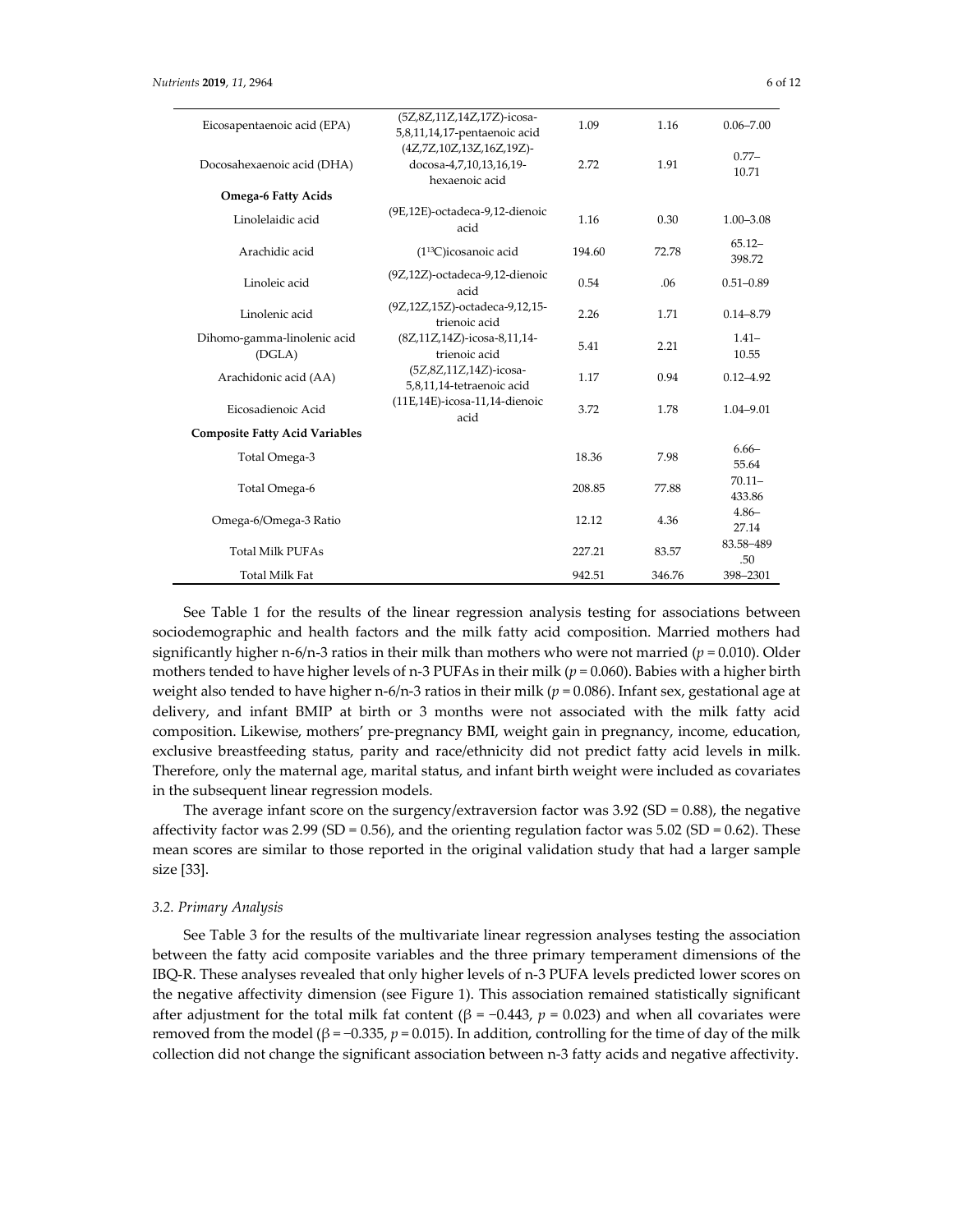| <u>woodood waar maart wratte middle regression models.</u> |                             |                          |                       |  |  |
|------------------------------------------------------------|-----------------------------|--------------------------|-----------------------|--|--|
|                                                            | <b>Negative Affectivity</b> | Orienting<br>/Regulation | Surgency/Extraversion |  |  |
|                                                            | Standardized $\beta$        | Standardized $\beta$     | Standardized $\beta$  |  |  |
|                                                            | $(p$ -value)                | $(p$ -value)             | $(p$ -value)          |  |  |
| Omega-3                                                    | $-0.352(0.020)$ *           | $-0.014(0.927)$          | $-0.108(0.479)$       |  |  |
| Omega-6                                                    | $-0.249(0.106)$             | 0.131(0.394)             | 0.053(0.727)          |  |  |
| Omega-6/3 ratio                                            | 0.134(0.387)                | 0.159(0.297)             | 0.179(0.236)          |  |  |
| <b>Total PUFAs</b>                                         | $-0.266(0.083)$             | 0.127(0.408)             | 0.042(0.784)          |  |  |
| Total Milk Fat                                             | $-0.124(0.401)$             | $-0.004(0.981)$          | $-0.039(0.791)$       |  |  |

**Table 3.** The association between the milk fatty acid composition and the infant temperament assessed with multivariate linear regression models.

Note: All coefficients are statistically adjusted for the maternal age, mother's marital status, and infant birth weight. \* *p* < 0.05.



**Figure 1.** The scatterplot of the total omega-3 fatty acids in the milk and the infant negative affectivity.

Because the milk n-3 PUFA levels predicted a negative affectivity, we performed a follow-up analysis to test how the n-3 PUFAs predicted each of the four subscales that comprised this dimension of the IBQ-R. Higher n-3 PUFAs were associated with less sadness (β = −0.349, *p* = 0.021) and less distress to limitations (β = -365, p = 0.017). Milk n-3s were not significantly related to infant fear (β = −0.187, *p* = 0.219) or falling reactivity (β = −0.087, *p* = 0.584), although these effects were in the same direction as those observed for sadness and limitations to distress.

In addition, given that n-3 PUFAs predicted negative affectivity, we tested whether specific subtypes of n-3 PUFAs (ALA, EPA, DHA, or ETE) were, independently, related to negative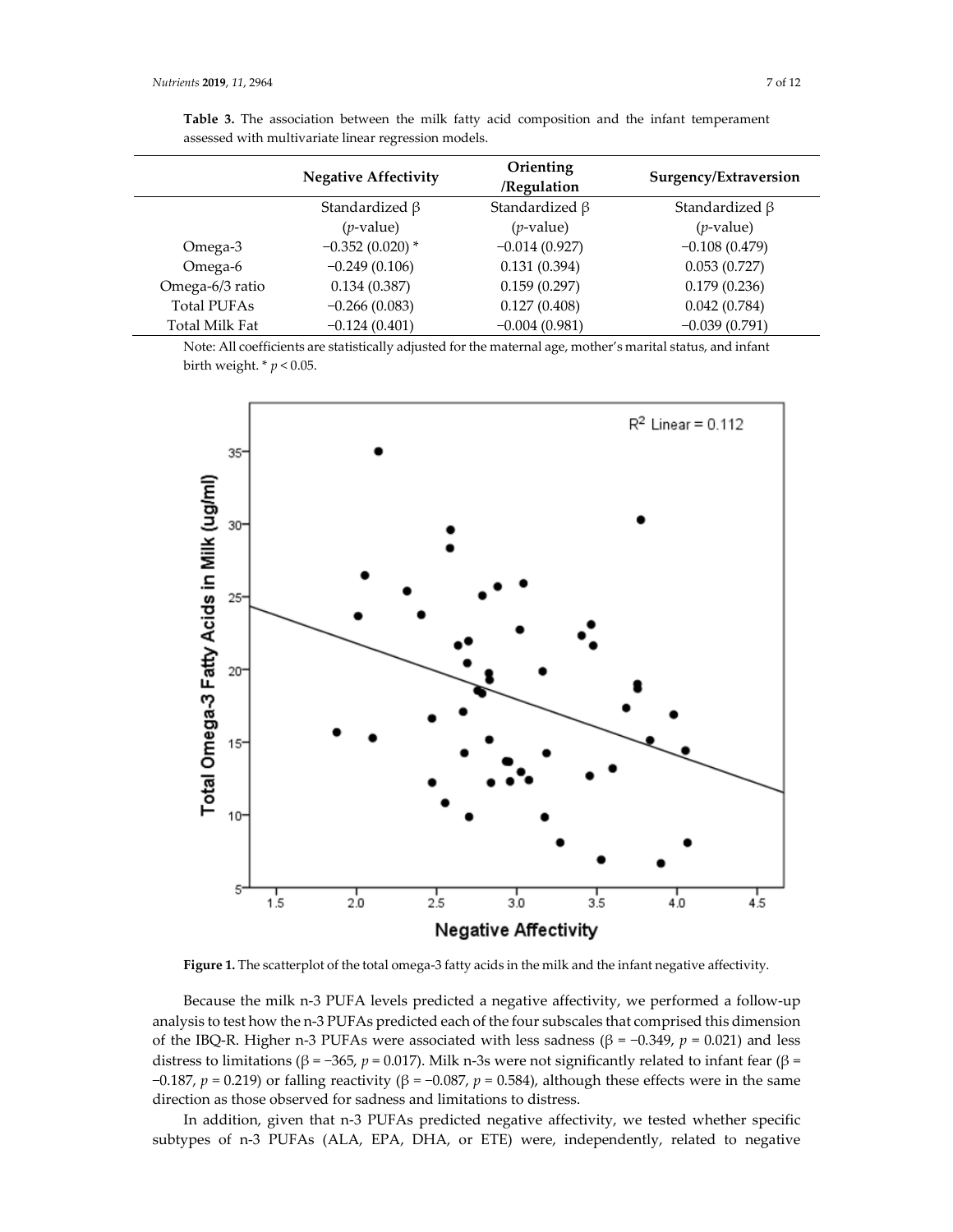affectivity. Mothers with higher ALA in their milk reported that their infants had significantly less negative affectivity (β = -0.368,  $p$  = 0.015). Although they did not reach the criterion for statistical significance, the DHA, EPA, and ETE levels were all negatively associated with negative affectivity (DHA: β = −0.178, *p* = 0.229; EPA: β = −0.251, *p* = 0.095; ETE: β = −0.103, *p* = 0.472). Moderation Analysis

Neither the infant sex, nor the breastfeeding exclusivity, significantly moderated the association between the milk n-3 PUFA levels and negative affectivity (sex: β = −0.170, *p* = 0.780; breastfeeding exclusivity:  $β = 0.975, p = 0.071$ .

# **4. Discussion**

The present study found evidence to support a link between the n-3 PUFA composition of human milk and infant temperament. Specifically, infants whose mothers had higher levels of n-3 PUFAs in their milk were reported to display lower levels of negative affectivity at 3 months than did infants whose mothers had lower levels of n-3 PUFAs in their milk. To the extent that negative affectivity in infancy is associated with a higher risk for internalizing disorders in later childhood [39,40], n-3 PUFAs in milk may represent a novel developmental origins pathway through which environmental exposures influence the risk for later mental health disorders. To our knowledge, this is the first study to report an association between the variation in the n-3 PUFAs levels in milk and the temperament in humans. One previous study did report that there was no difference in the temperaments of infants who were randomly assigned to receive formula supplemented with DHA (vs. non-DHA-supplemented formula) [41] (see [42] for similar null results with rhesus macaques). However, formula supplementation studies are not directly comparable to studies of human milk, since n-3 PUFAs are metabolized differently in human milk than they are in formula [43], and since the absorption of fatty acids from formula is highly dependent on the specific type of oil from which the n-3s were harvested [44]. Still, the results of this study should be considered preliminary until they can be replicated in larger studies.

There are several potential physiological pathways through which n-3 PUFAs in milk could influence infant affect regulation and temperament. Most directly, n-3 PUFAs and their derivatives help to regulate neurotransmission, and animal studies suggest that deficiencies increase the serotonin 2 (5-HT<sub>2</sub>) and decrease dopamine 2 (D<sub>2</sub>) receptor density in the frontal cortex [45]. The upregulation of  $5$ -HT<sub>2</sub> and downregulation of  $D_2$  in the brain have been implicated in mood disorders [46]. Less directly, n-3 PUFAs might influence infant negative affectivity through inflammatory pathways [18,19,47]. n-3 PUFAs, and EPA especially, have anti-inflammatory properties and reduce the levels of pro-inflammatory cytokines [18,19,47]. In adults, we know from animal and human experimental studies that pro-inflammatory cytokines can readily cross the blood–brain barrier and induce sickness behavior characterized by depressive-like symptoms such as low mood, social withdrawal, and anxiety [48]. The extent to which n-3s PUFAs regulate inflammatory processes in early development is unknown, but future research could investigate if n-3 PUFAs' levels in milk are related to inflammatory processes in infants and if, by doing so, they indirectly influence negative affectivity.

It was notable that, of the three primary types of n-3 PUFAs in milk, only higher levels of ALA were significantly associated with negative affectivity. The DHA and EPA levels were also inversely correlated with negative affectivity, but not to a statistically significant degree. It would be premature for readers to conclude, however, that only ALA (and not DHA or EPA) in milk influences infant temperament given that all three of the primary n-3 PUFAs were negatively correlated with negative affectivity, with effect sizes in the small-to-medium range. Future studies that combine the methods used here with direct assessments of infants' plasma levels of ALA, DHA, and EPA are necessary to address the question of whether it is n-3 PUFAs in general, or one subtype of n-3 PUFA in particular, that influences infant temperament.

In their strongest form, these results could have several potential policy implications. First, the maternal diet can influence the levels of n-3 PUFAs in milk and, by doing so, may influence infant temperament. For example, breast milk EPA and DHA concentrations are closely linked to maternal dietary EPA and DHA intake [49], and randomized control trials have shown that mothers given n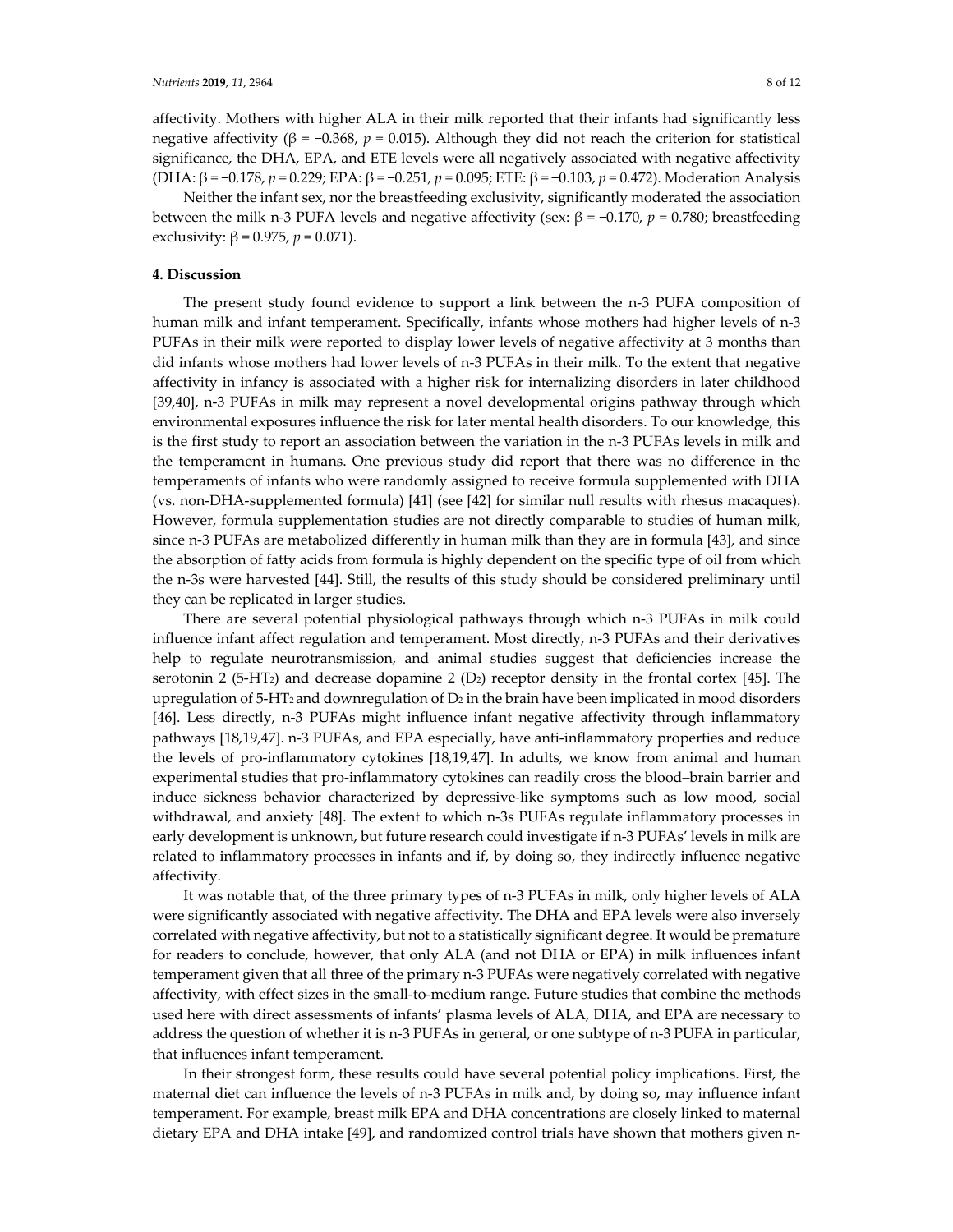3 PUFA supplements show corresponding increases in the n-3 PUFA composition of their milk [50,51]. Unfortunately, this study did not include information on maternal diets, and only two mothers in our study reported taking omega-3 PUFA supplements, so we were not able to test this hypothesis. Future studies could examine whether increasing the dietary intake of n-3 PUFAs in breastfeeding women would lead to a reduced negative affectivity in infants. Second, considering that negative affectivity in infancy predicts internalizing disorders (i.e., anxiety/depression) in later childhood [39,40], perhaps supplementing breastfeeding mothers with n-3 PUFAs could help ameliorate the risk for later mental health problems. While this possibility is only hypothetical, maternal diets during pregnancy and lactation are modifiable and present promising targets for the prevention of adverse developmental outcomes in children [52,53].

Although this study had several strengths, including the direct assessment of the fatty acid composition of milk and the carefully characterized cohort, these results should be considered in the context of several limitations. First, we relied on maternal reports of infant temperament, which may be biased. Despite this, the IBQ-R has in previous studies been found to correlate highly with more objective measures of infant temperament (e.g., behavioral observations) [36]. Moreover, the association between the reports of mothers and other caregivers is generally high [33]. Still, future research would benefit from including additional object measures of infant temperament and behavior. Second, this study was correlational and cannot rule out the possibility that a confounding factor may explain the observed association between the n-3 PUFA levels in milk and infant temperament. To address this possibility, we tested whether a number of demographic (e.g., income, education) and health (e.g., maternal BMI, weight gain in pregnancy) factors predicted the fatty acid composition of milk. Only the marital status, maternal age, and infant birth weight predicted the fatty acid composition of milk, and statistically adjusting for these covariates did not negate the association between n-3 PUFA levels and negative affectivity in this study. Regardless, there are numerous bioactive factors in milk, such as cortisol, which have been shown to correlate with total milk fat [54] and negative affectivity in infants [26]. However, given that we found no association between the total fat or n-6 fatty acid content of milk and infant temperament, we believe that the n-3 composition of milk and cortisol levels in milk likely represent distinct lactational programming pathways. Furthermore, the association between n-3 PUFA levels in milk and negative affectivity remains statistically significant after adjusting for the total fat content of the milk, suggesting that it is n-3 PUFAs specifically, and not richer milk generally, that shapes infant temperament. Finally, this study did not include information on the last time mothers had breastfed or on the total milk volume that mothers expressed. We were unable to identify any studies that tested how the time since the last feeding or the volume of milk production impacts the omega-3 fatty acid composition of milk. Future research is needed to determine whether these factors are associated with LC PUFAs and could therefore have influenced these results.

Findings from this study add to the growing body of research demonstrating that the variation in the composition of mothers' milk plays an important role in shaping the development of offspring. Specifically, we found that milk that was richer in n-3 PUFAs was associated with reduced sadness and distress in infants. These new data are consistent with previous research linking n-3 PUFAs to an improved mood and mental health in adults [18–22]. We hope that the exciting research taking place in the field of lactational programming will open up new possibilities for preventing mood disturbances.

**Supplementary Materials:** The following are available online at www.mdpi.com/xxx/s1, Table S1: Exploratory analysis of the association between the fatty-acid concentration of milk at 3-months and negative affectivity at 6-months ( $n = 44$ ).

**Author Contributions:** Methodology, investigation, project administration, funding acqusition L.M.G., formal analysis, J.H.-H. and A.F., writing – original draft, J.H.-H., writing – review and editing, J.H.-H., A.F., L.M.G.

**Funding:** This research was supported by grants from the National Institutes of Health (HD-40967 to LMG and NS-41298) and by a grant from the University of California, Irvine (CORCLR to LMG). The breast pumps were donated by Medela.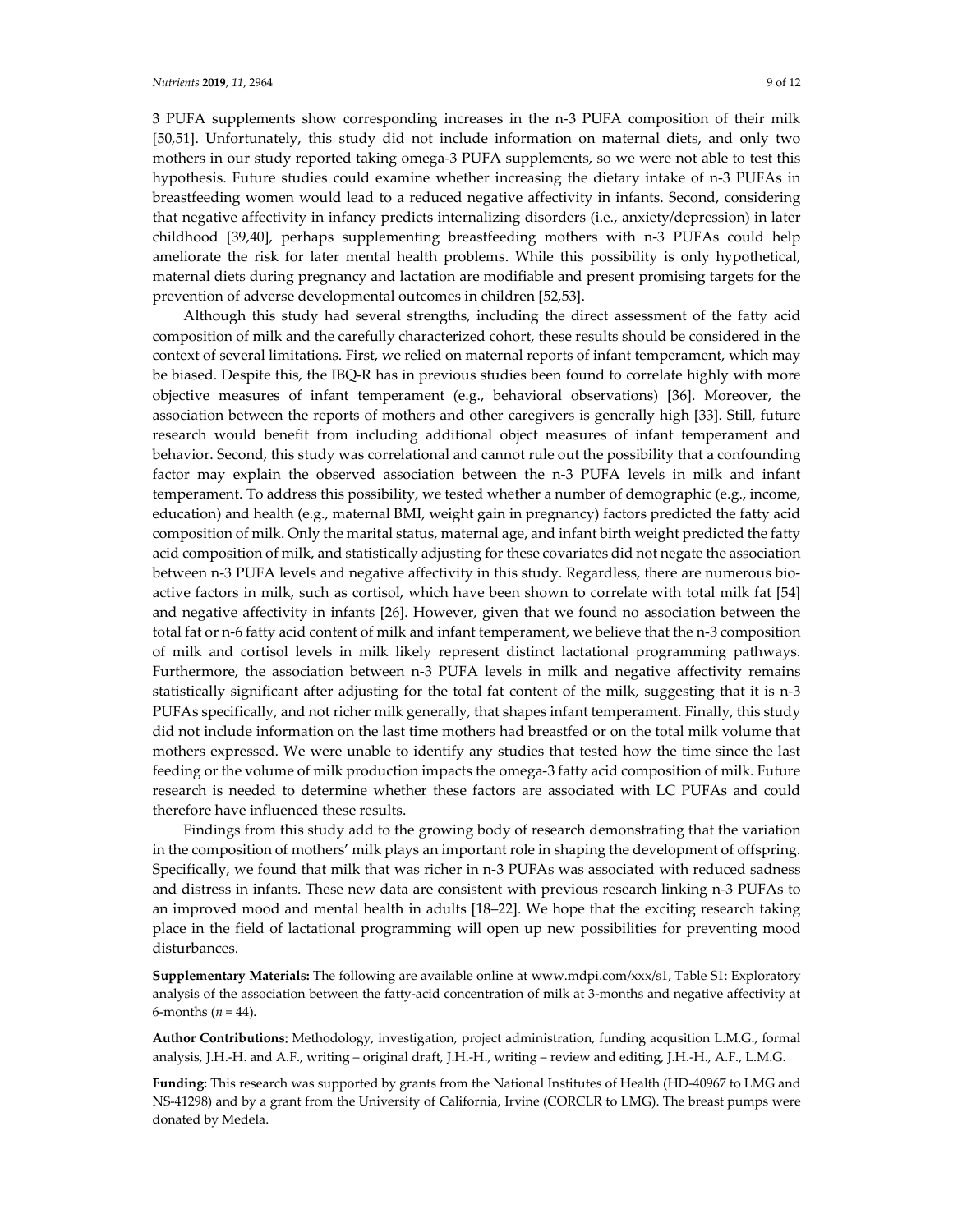**Acknowledgments:** The authors thank the families who participated in this project and the staff at the UCI Women and Children's Health and Well-Being project for their excellent work.

**Conflicts of Interest:** The authors declare no conflict of interest.

# **References**

- 1. Prado, E.L.; Dewey, K.G. Nutrition and brain development in early life. *Nutr. Rev.* **2014**, *72*, 267–284.
- 2. Keunen, K.; Van Elburg, R.M.; Van Bel, F.; Benders, M.J. Impact of nutrition on brain development and its neuroprotective implications following preterm birth. *Pediatr. Res.* **2015**, *77*, 148.
- 3. Cusick, S.E.; Georgieff, M.K. The role of nutrition in brain development: The golden opportunity of the "first 1000 days". *J. Pediatr.* **2016**, *175*, 16–21.
- 4. Belfort, M.B.; Anderson, P.J.; Nowak, V.A.; Lee, K.J.; Molesworth, C.; Thompson, D.K.; Doyle, L.W.; Inder, T.E. Breast milk feeding, brain development, and neurocognitive outcomes: A 7-year longitudinal study in infants born at less than 30 weeks' gestation. *J. Pediatr.* **2016**, *177*, 133–139.
- 5. Martin, C.; Ling, P.R.; Blackburn, G. Review of infant feeding: Key features of breast milk and infant formula. *Nutrients* **2016**, *8*, 279.
- 6. Innis, S.M.; Gilley, J.; Werker, J. Are human milk long-chain polyunsaturated fatty acids related to visual and neural development in breast-fed term infants? *J. Pediatr.* **2001**, *139*, 532–538.
- 7. Eidelman, A.I.; Schanler, R.J. Breastfeeding and the use of human milk. *Pediatrics* **2012**, *5*, 323–324.
- 8. Birch, D.G.; Birch, E.E.; Hoffman, D.R.; Uauy, R.D. Retinal development in very-low-birth-weight infants fed diets differing in omega-3 fatty acids. *Investig. Ophthalmol. Vis. Sci.* **1992**, *33*, 2365–2376.
- 9. Innis, S.M. Dietary omega 3 fatty acids and the developing brain. *Brain. Res.* **2008**, *1237*, 35–43.
- 10. Jensen, R.G. Lipids in human milk. *Lipids* **1999**, *34*, 1243–1271.
- 11. Brenna, J.T.; Salem, Jr., N.; Sinclair, A.J.; Cunnane, S.C. α-Linolenic acid supplementation and conversion to n-3 long-chain polyunsaturated fatty acids in humans. *Prostaglandins Leukot. Essent. Fat. Acids* **2009**, *80*, 85–91.
- 12. Giusto, N.; Salvador, G.; Castagnet, P.; Pasquare, S.; de Boschero, M.I. Age-associated changes in central nervous system glycerolipid composition and metabolism. *Neurochem. Res.* **2002**, *27*, 1513–1523.
- 13. Meydani, S.N. Effect of (n-3) polyunsaturated fatty acidson cytokine production and their biologic function. *Nutrition* **1996**, *12*, S8–S14.
- 14. Endres, S.; Ghorbani, R.; Kelley, V.E.; Georgilis, K.; Lonnemann, G.; Van Der Meer, J.W.; Cannon, J.G.; Rogers, T.S.; Klempner, M.S.; Weber, P.C. The effect of dietary supplementation with n—3 polyunsaturated fatty acids on the synthesis of interleukin-1 and tumor necrosis factor by mononuclear cells. *N. Engl. J. Med.*  **1989**, *320*, 265–271.
- 15. U.S Department of Health and Human Services. *2015–2020 Dietary Guidelines for Americans*, 8th ed.; U.S Department of Health and Human Services: Washington, DC, USA, 2015.
- 16. Decsi, T.; Kelemen, B.; Minda, H.; Burus, I.; Kohn, G. Effect of type of early infant feeding on fatty acid composition of plasma lipid classes in full-term infants during the second 6 months of life. *J. Pediatr. Gastroenterol. Nutr.* **2000**, *30*, 547–551.
- 17. Cunnane, S.C.; Francescutti, V.; Brenna, J.T.; Crawford, M.A. Breast-fed infants achieve a higher rate of brain and whole body docosahexaenoate accumulation than formula-fed infants not consuming dietary docosahexaenoate. *Lipids* **2000**, *35*, 105–111.
- 18. Su, K.P.; Matsuoka, Y.; Pae, C.U. Omega-3 polyunsaturated fatty acids in prevention of mood and anxiety disorders. *Clin. Psychopharmacol. Neurosci.* **2015**, *13*, 129.
- 19. Su, K.P. Biological Mechanism of Antidepressant Effect of Omega–3 Fatty Acids: How Does Fish Oil Act as a 'Mind-Body Interface'? *Neurosignals* **2009**, *17*, 144–152.
- 20. Lin, P.Y.; Huang, S.Y.; Su, K.P. A meta-analytic review of polyunsaturated fatty acid compositions in patients with depression. *Biol. Psychiatry* **2010**, *68*, 140–147.
- 21. Stoll, A.L.; Severus, W.E.; Freeman, M.P.; Rueter, S.; Zboyan, H.A.; Diamond, E.; Cress, K.K.; Marangell, L.B. Omega 3 fatty acids in bipolar disorder: A preliminary double-blind, placebo-controlled trial. *Arch. Gen. Psychiatry* **1999**, *56*, 407–412.
- 22. Buydens-Branchey, L.; Branchey, M.; Hibbeln, J.R. Associations between increases in plasma n-3 polyunsaturated fatty acids following supplementation and decreases in anger and anxiety in substance abusers. *Prog. Neuro-Psychopharmacol. Biol. Psychiatry* **2008**, *32*, 568–575.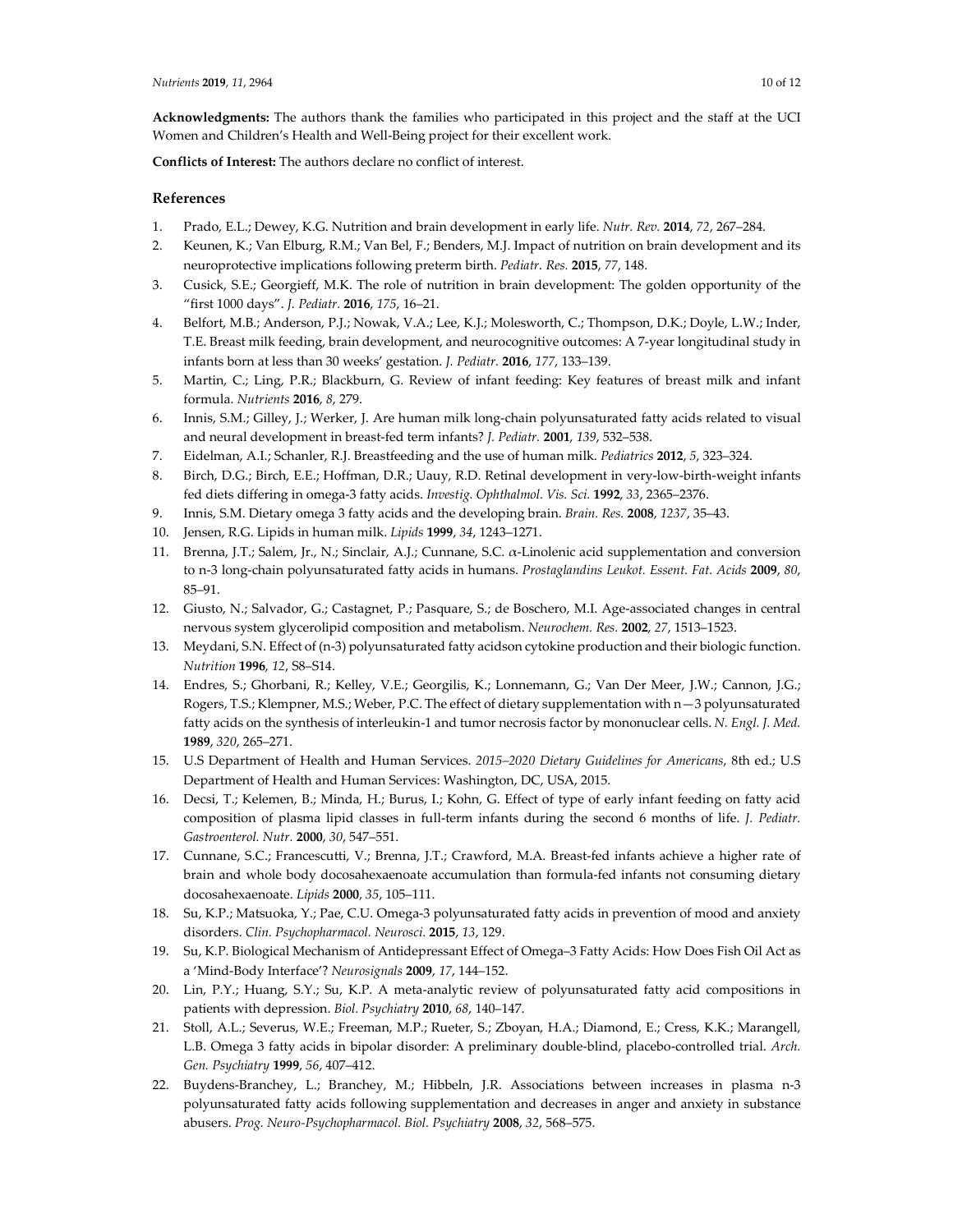- 23. Bhatia, H.S.; Agrawal, R.; Sharma, S.; Huo, Y.-X.; Ying, Z.; Gomez-Pinilla, F. Omega-3 fatty acid deficiency during brain maturation reduces neuronal and behavioral plasticity in adulthood. *PLoS ONE* **2011**, *6*, e28451.
- 24. Brunst, K.J.; Enlow, M.B.; Kannan, S.; Carroll, K.N.; Coull, B.A.; Wright, R.J. Effects of prenatal social stress and maternal dietary fatty acid ratio on infant temperament: Does race matter? *Epidemiology* **2014**, *4*, 1000167.
- 25. Clayton, E.H.; Hanstock, T.L.; Hirneth, S.J.; Kable, C.J.; Garg, M.L.; Hazell, P.L. Long-chain omega-3 polyunsaturated fatty acids in the blood of children and adolescents with juvenile bipolar disorder. *Lipids*  **2008**, *43*, 1031–1038.
- 26. Grey, K.R.; Davis, E.P.; Sandman, C.A.; Glynn, L.M. Human milk cortisol is associated with infant temperament. *Psychoneuroendocrinology* **2013**, *38*, 1178–1185.
- 27. Hart, S.; Boylan, L.M.; Border, B.; Carroll, S.R.; McGunegle, D.; Lampe, R.M. Breast milk levels of cortisol and Secretory Immunoglobulin A (SIgA) differ with maternal mood and infant neuro-behavioral functioning. *Infant Behav. Dev.* **2004**, *27*, 101–106.
- 28. Nolvi, S.; Uusitupa, H.M.; Bridgett, D.J.; Pesonen, H.; Aatsinki, A.K.; Kataja, E.L.; Korja, R.; Karlsson, H.; Karlsson, L. Human milk cortisol concentration predicts experimentally induced infant fear reactivity: Moderation by infant sex. *Dev. Sci.* **2018**, *21*, e12625.
- 29. Hinde, K. Lactational programming of infant behavioral phenotype. In *Building Babies*; Springer: Berlin/Heidelberg, Germany, 2013; pp. 187–207.
- 30. Dettmer, A.M.; Murphy, A.M.; Guitarra, D.; Slonecker, E.; Suomi, S.J.; Rosenberg, K.L.; Novak, M.A.; Meyer, J.S.; Hinde, K. Cortisol in neonatal mother's milk predicts later infant social and cognitive functioning in rhesus monkeys. *Child Dev.* **2018**, *89*, 525–538.
- 31. Petrullo, L.; Hinde, K.; Lu, A. Steroid hormone concentrations in milk predict sex-specific offspring growth in a nonhuman primate. *Am. J. Hum. Biol.* **2019**, *31*, e23315.
- 32. Hinde, K.; Capitanio, J.P. Lactational programming? Mother's milk energy predicts infant behavior and temperament in rhesus macaques (Macaca mulatta). *Am. J. Primatol. Off. J. Am. Soc. Primatol.* **2010**, *72*, 522– 529.
- 33. Gartstein, M.A.; Rothbart, M.K. Studying infant temperament via the revised infant behavior questionnaire. *Infant Behav. Dev.* **2003**, *26*, 64–86.
- 34. Francois, C.A.; Connor, S.L.; Bolewicz, L.C.; Connor, W.E. Supplementing lactating women with flaxseed oil does not increase docosahexaenoic acid in their milk. *Am. J. Clin. Nutr.* **2003**, *77*, 226–233.
- 35. Jacobson, J.L.; Jacobson, S.W.; Muckle, G.; Kaplan-Estrin, M.; Ayotte, P.; Dewailly, E. Beneficial effects of a polyunsaturated fatty acid on infant development: Evidence from the Inuit of Arctic Quebec. *J. Pediatr.*  **2008**, *152*, 356–364.
- 36. Worobey, J.; Blajda, V.M. Temperament ratings at 2 weeks, 2 months, and 1 year: Differential stablity of activity and emotionality. *Dev. Psychol.* **1989**, *25*, 257.
- 37. Organization WH. *WHO Child Growth Standards: Length/Height-for-Age, Weight-for-Age, Weight-for-Length, Weight-for-Height and Body Mass Index-for-Age: Methods and Development*; Organization WH: Geneva, Switzerland, 2006.
- 38. Cole, T.J.; Green, P.J. Smoothing reference centile curves: The LMS method and penalized likelihood. *Stat. Med.* **1992**, *11*, 1305–1319.
- 39. Gartstein, M.A.; Putnam, S.P.; Rothbart, M.K. Etiology of preschool behavior problems: Contributions of temperament attributes in early childhood. *Infant Ment. Health J.* **2012**, *33*, 197–211.
- 40. Rende, R.D. Longitudinal relations between temperament traits and behavioral syndromes in middle childhood. *J. Am. Acad. Child Adolesc. Psychiatry* **1993**, *32*, 287–290.
- 41. Auestad, N.; Halter, R.; Hall, R.T.; Blatter, M.; Bogle, M.L.; Burks, W.; Erickson, J.R.; Fitzgerald, K.M.; Dobson, V.; Innis, S.M. Growth and development in term infants fed long-chain polyunsaturated fatty acids: A double-masked, randomized, parallel, prospective, multivariate study. *Pediatrics* **2001**, *108*, 372– 381.
- 42. Champoux, M.; Hibbeln, J.R.; Shannon, C.; Majchrzak, S.; Suomi, S.J.; Salem Jr, N.; Higley, J.D. Fatty acid formula supplementation and neuromotor development in rhesus monkey neonates. *Pediatr. Res.* **2002**, *51*, 273.